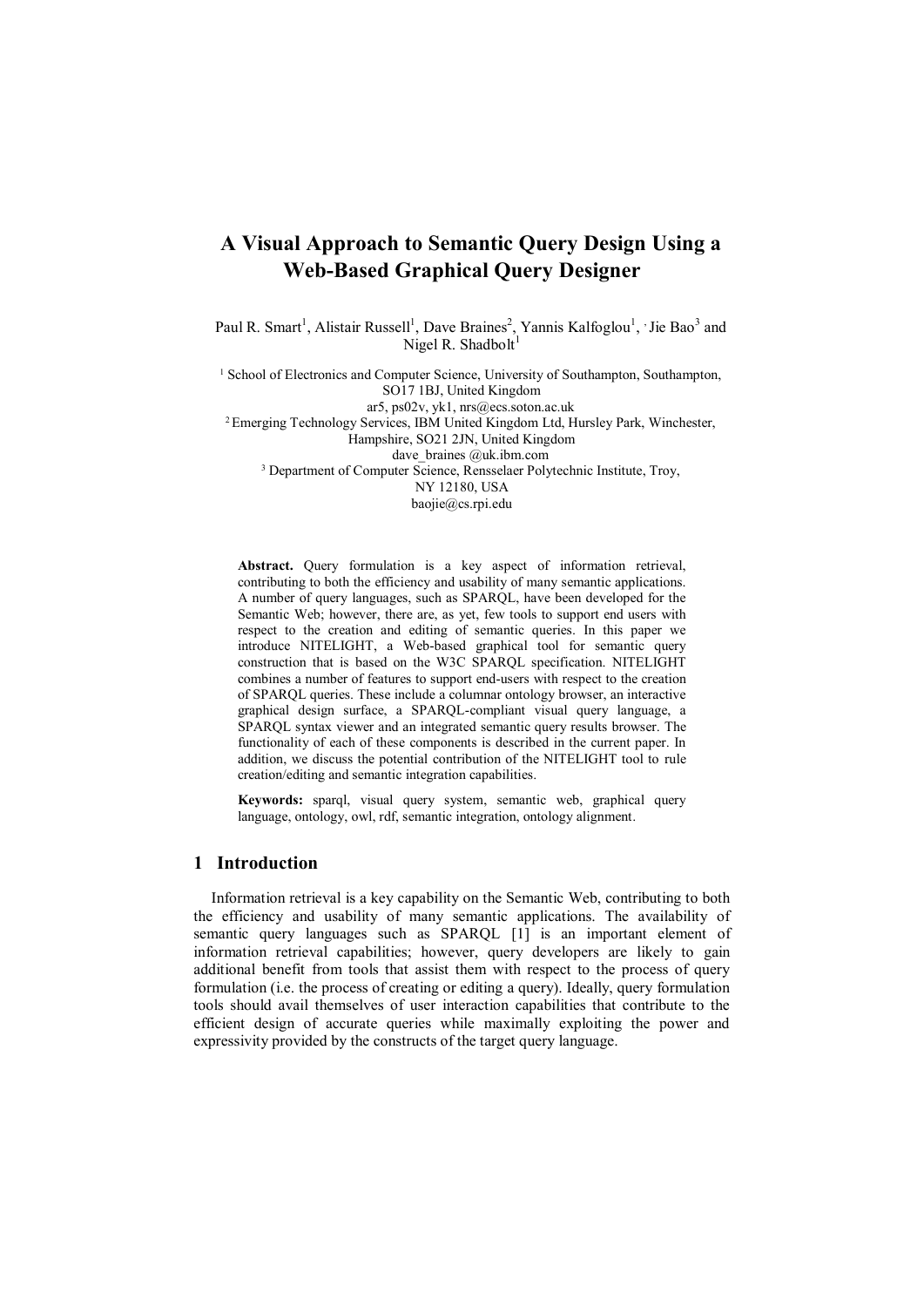Most attempts to support the user with respect to query formulation have focused on graphical or visual techniques in the form of Visual Query Systems (VQSs) [2]. VQSs provide a number of advantages relative to simple text editors. Most obviously, such systems support the user in developing syntactically valid queries: they serve to constrain or guide editing actions so as to minimize the risk of lexical or syntactic errors. Other potential advantages include improved efficiency, understanding and reduced training requirements.

In this paper we introduce a graphical tool for semantic query construction that is based on the SPARQL language specification [1]. The tool we present is called NITELIGHT and it enables users to create SPARQL queries using a set of graphical notations and GUI-based editing actions. The graphical notations supported by NITELIGHT comprise a SPARQL-compliant Visual Query Language (VQL), called vSPARQL, which covers all syntactic elements of the SPARQL specification. The complexity of this VQL makes the tool largely unsuitable for users who have no prior experience with SPARQL; although this does not preclude the use of the tool in contexts where users are attempting to familiarize themselves with SPARQL-related capabilities. In addition, we suggest that the functional applications of NITELIGHT are not necessarily limited to information retrieval, and that the tool could be used for a variety of other purposes (e.g. ontology alignment, information integration, rule creation) which may serve to broaden the user base (see Section 5).

# **2 Demonstration Ontology**

In order to demonstrate the representational and functional capabilities of the NITELIGHT tool (see Sections 3 and 4) we use an ontology that was developed to support the processing of terrorist incident data. The ontology we have developed is called the E-Defence Terrorism Ontology (EDTO) and it draws on previous ontology design work in the area of terrorist incident analysis [3].

The centre-point of the EDTO ontology is, perhaps not surprisingly, the notion of a terrorist attack (see [Fig. 1\)](#page-2-0). Multiple types of terrorist attack are represented as subclasses of the edto:TerroristAttack class and, in most cases, these classes are defined, meaning that they are associated with restrictions that define the necessary and sufficient conditions for membership of the class. One such condition is illustrated in [Fig. 1.](#page-2-0) In this case we see the definition of the edto:MiddleEastTerroristAttack class. The class is defined in terms of a terrorist attack that occurs in a spatial (geographic) region that is either the Middle East or the Persian Gulf.

Each edto:TerroristAttack class is associated with a number of properties that provide further information about the attack. In the context of the EDTO ontology, these properties capture information about the spatial and temporal location of the attack, the organizations and individuals involved in the attack, the number of fatalities and causalities associated with the attack, and so on.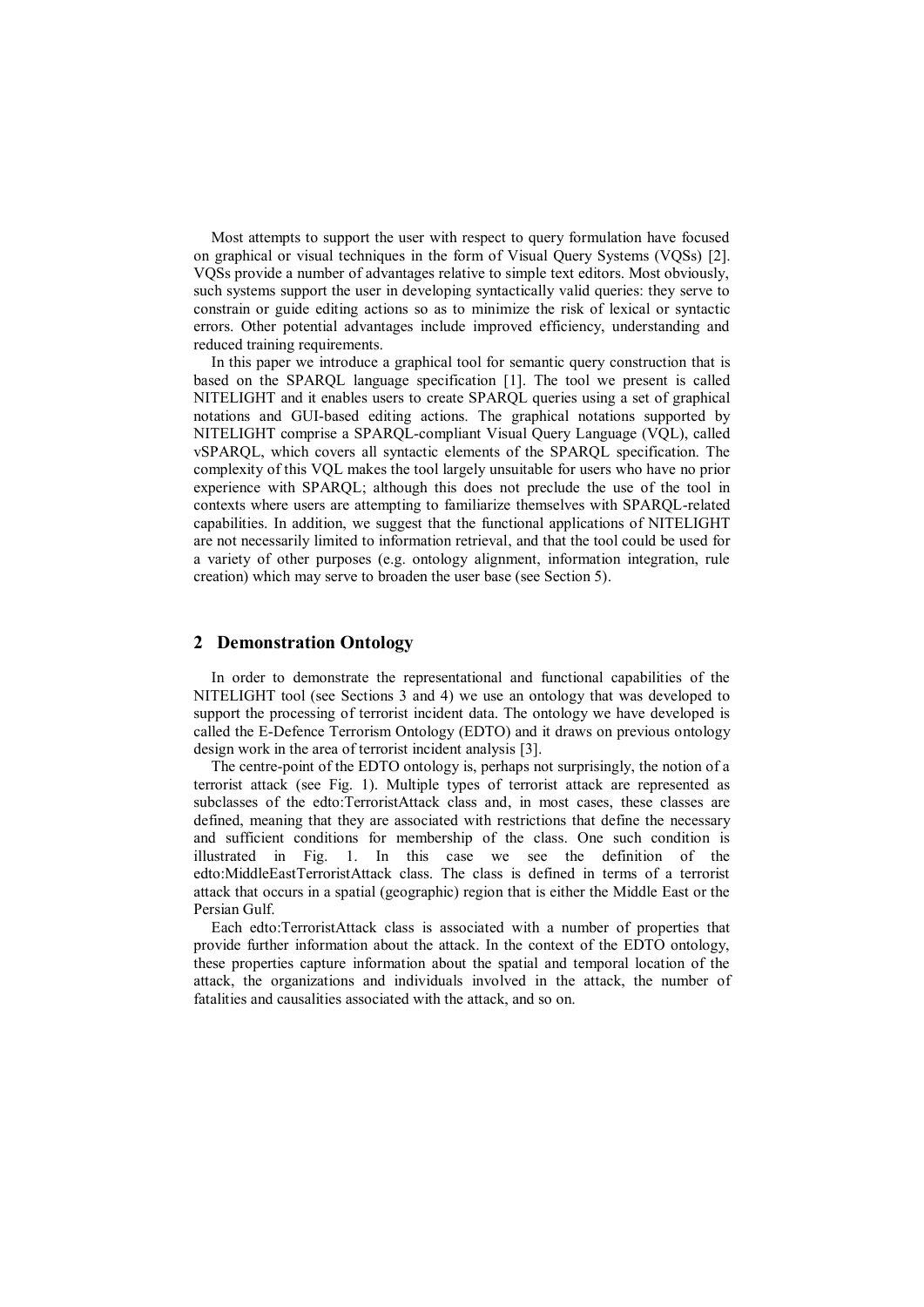

<span id="page-2-0"></span>**Fig. 1.** Protégé-OWL editor showing the taxonomic hierarchy associated with terrorist incidents and the definition of one particular type of edto:TerroristAttack, namely edto:MiddleEastTerroristAttack.

# **3 vSPARQL Visual Query Language**

The development of a graphical tool for SPARQL query formulation necessarily entails the development of a set of graphic notations that support the visual representation of SPARQL query components. Following an analysis of the SPARQL syntax specification [1], we developed a set of graphical notations to support the representation of SPARQL queries. These notations comprise the basis of a SPARQL VQL that we refer to as vSPARQL.

#### **3.1 Core SPARQL Features**

Because SPARQL queries exploit the triple-based structure of RDF models, graphbased representations comprising a sequence of graphical nodes and links can be used to represent the core of most SPARQL queries. The nodes in this case correspond to the subject and object elements of an RDF triple, while the links correspond to the predicates.

vSPARQL uses colour to differentiate between the three types of graphical node (i.e. Bound Variable Node, Unbound Variable Node and Non-Variable Node) that are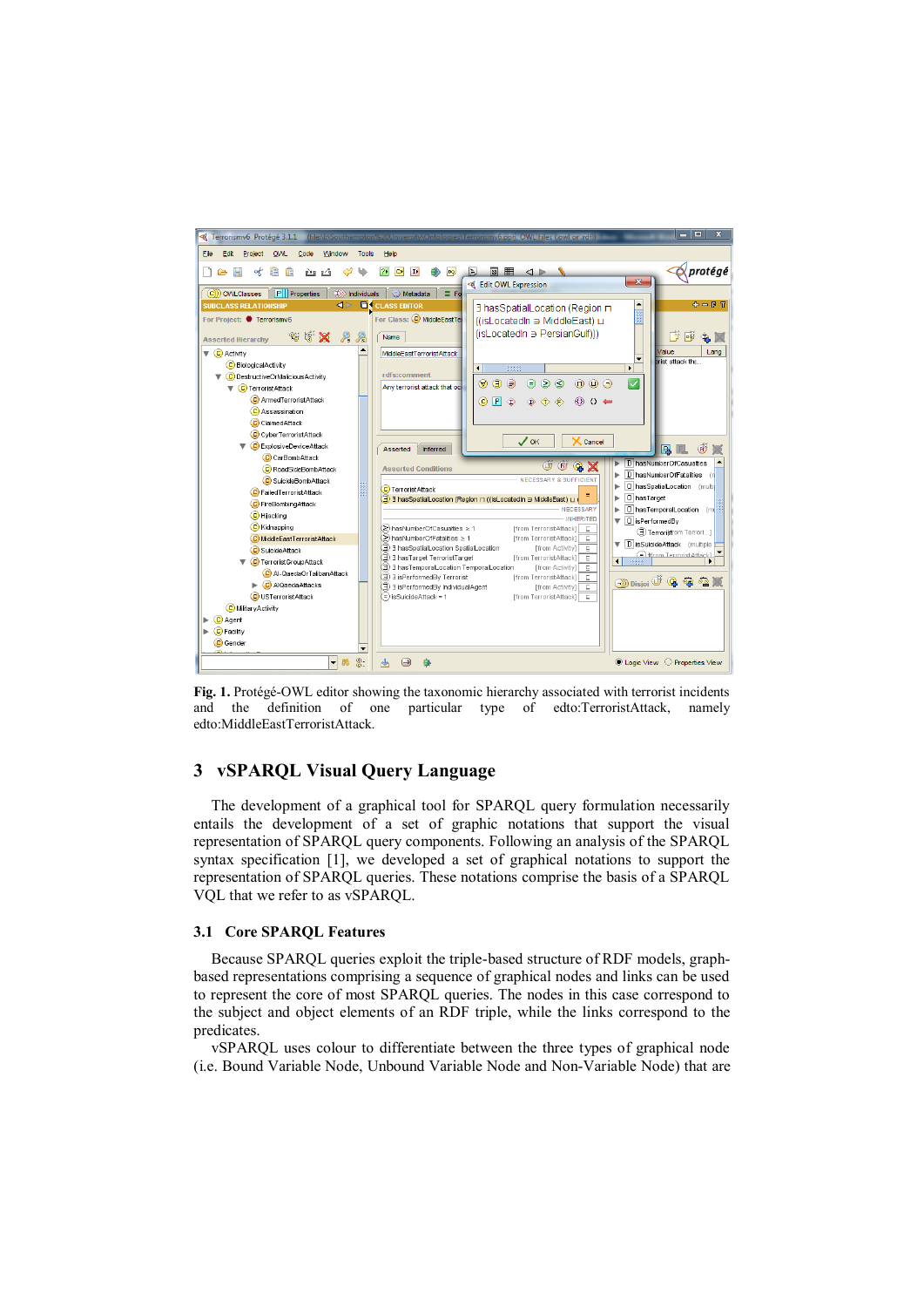used by vSPARQL to represent the subject or object elements of a triple (see [Fig. 2\)](#page-3-0). Bound Variables, in this case, represent variables whose value bindings are returned as part of the query resultset, Unbound Variables are variables that are not returned in the resultset (they are used as part of the query execution process) and Non-Variable Nodes are nodes that represent a URI, literal value or blank node. Nodes are associated with a label that indicates the URI, literal value or query variable represented by the node.



<span id="page-3-0"></span>**Fig. 2.** Core vSPARQL graphical notations.

The predicate part of a triple is visually represented by a graphic link between the subject and object nodes. As with the graphic objects representing the subject or object parts of the triple, the graphical object representing the predicate is associated with a text label that specifies either the URI of the predicate or the query variable (see [Fig. 2\)](#page-3-0).

#### **3.2 Triple Patterns**



<span id="page-3-1"></span>**Fig. 3.** vSPARQL representation of a basic triple pattern.

The fundamental component of a SPARQL query is the triple pattern. Collections of triple patterns within a query are matched in sequence against the target RDF model in order to establish variable bindings and return query resultsets. Graphically, a triple pattern can be represented by a subject node connected to an object node by a predicate link. An example of this graphical representation using vSPARQL constructs is shown in [Fig. 3.](#page-3-1) The variable '?x', in this case, matches against any object in the EDTO ontology that is an instance of edto:Activity.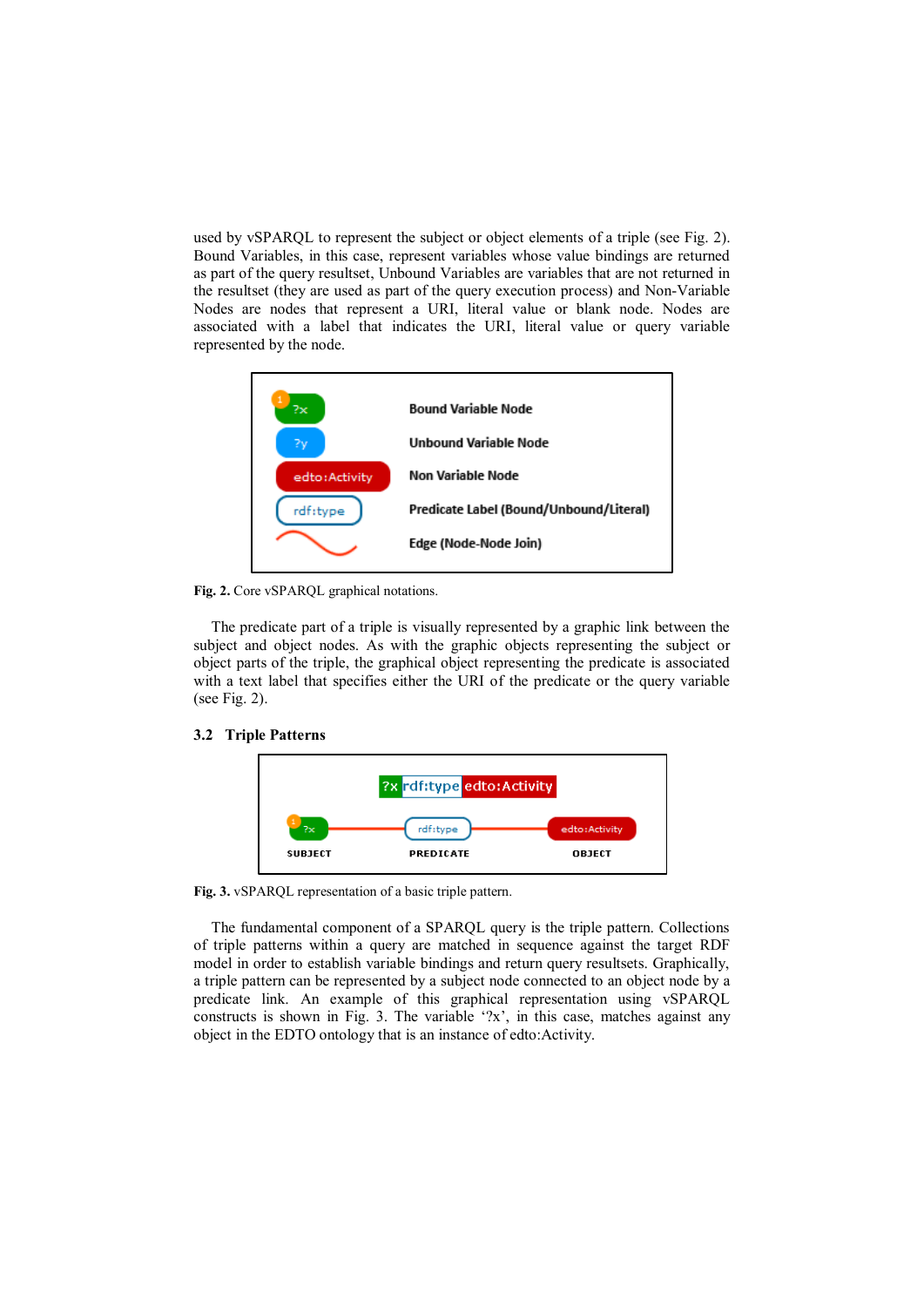Subject and object nodes within the triple pattern are identified by their connection with the Predicate Label: a graph edge protruding from the right hand side of a node into the left hand side of the Predicate Label is the "subject" of the RDF triple; a graph edge protruding from the left hand side of a node to the right hand side of the Predicate Label is the "object" of the RDF triple.

#### **3.3 Simple Select Query**



<span id="page-4-0"></span>**Fig. 4.** vSPARQL representation of a SPARQL SELECT query. Note that nodes that occur in more than one triple pattern (e.g.?activity) are represented using a single graphic node.

In vSPARQL a SELECT query comprises graphical representations of the triple patterns that are ultimately matched against the target RDF model (see [Fig. 4\)](#page-4-0). The query variables that are returned as part of the SELECT query are represented by the Bound Variable Nodes (coloured green), while the query variables that are used internally as part of the vSPARQL query are represented by Unbound Variable Nodes (coloured blue, but not shown in [Fig. 4\)](#page-4-0).

The order in which Bound Variables are returned in query resultsets can sometimes be important. This ordering information is represented in vSPARQL using a numeric value in an orange circle added to the top left of the (Bound or Unbound) Variable Node. The order in which triple patterns appear within the SPARQL WHERE clause is defined by a similar order indicator on the label associated with predicate link (see [Fig. 4\)](#page-4-0).

#### **3.4 Graph Patterns**

In SPARQL, there are multiple types of graph patterns (e.g. basic graph pattern, group graph pattern, etc.). The query presented in [Fig. 4](#page-4-0) is an example of a basic graph pattern that comprises one or more triple patterns. Graph patterns influence variable bindings because each variable has local scope with respect to the (basic) graph pattern in which it is contained. This means that the same variable could be bound to different values in different graph patterns.

In SPARQL, a group graph pattern is a collection of two or more basic graph patterns. Graphical support for the representation of group graph patterns in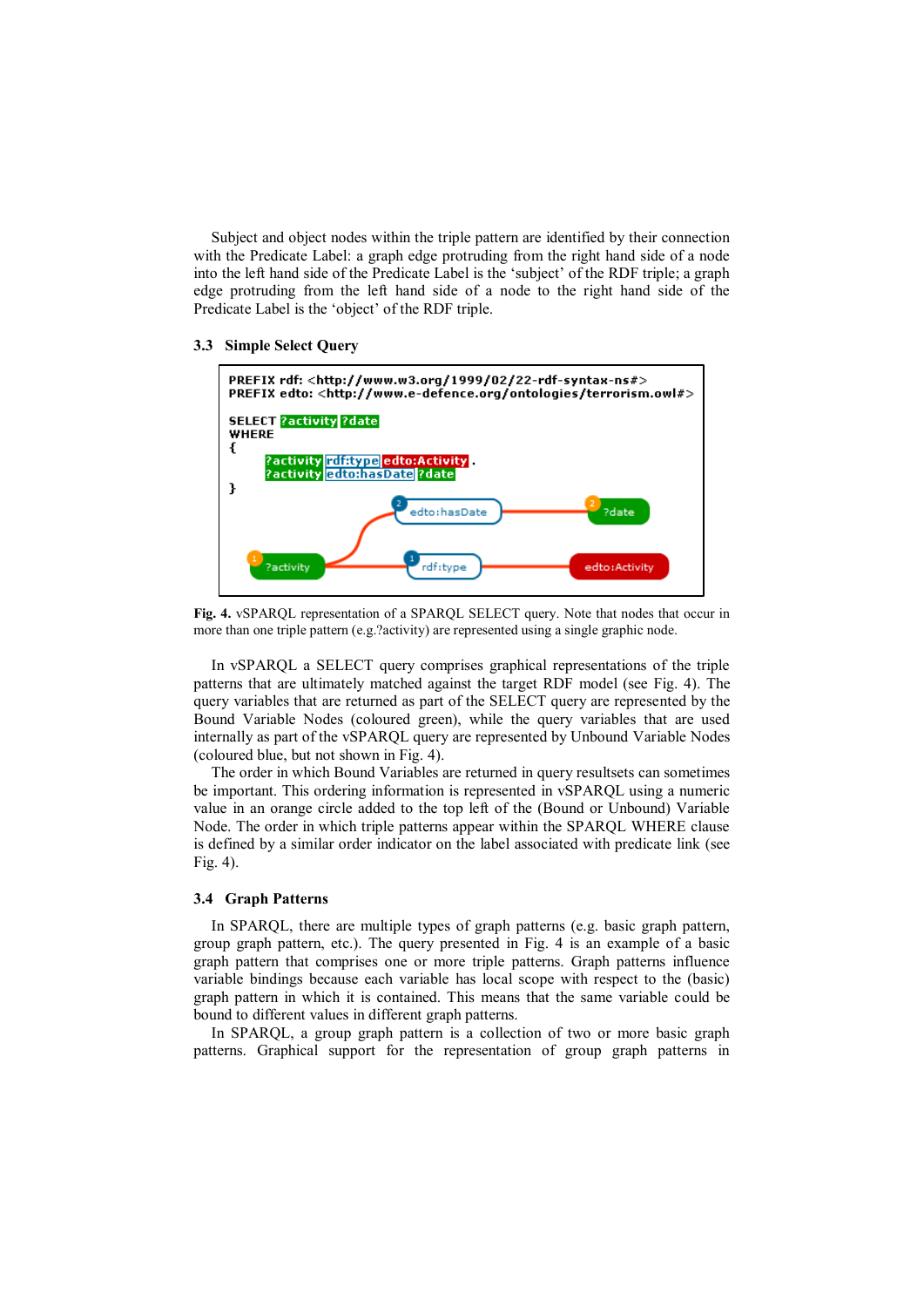vSPARQL is accomplished by grouping triple patterns into separate graphical groups (see [Fig. 5\)](#page-5-0).



<span id="page-5-0"></span>**Fig. 5.** vSPARQL representation of group graph patterns. Note that in contrast to the strategy adopted with recurring nodes in basic graph patterns, nodes that appear multiple times in multiple basic graph patterns are not represented by a common graphic node; they are duplicated within each basic graph pattern.

Two further types of graph pattern are encountered in SPARQL: optional graph patterns and union graph patterns. Optional graph patterns, as their name suggests, are optional; they allow a user to extend the query solution with respect to additional triple patterns that may or may not match against the RDF model. Union graph patterns (or alternative graph patterns) allow a user to specify alternatives for graph pattern matching. In this case, one of several graph patterns may match the target graph; the failure of one graph pattern to match successfully will not necessarily result in the failure of the query, as a whole, to return a solution. Optional graph patterns are represented in vSPARQL by graphically grouping triple patterns and assigning a unique colour (brown) to the group (see [Fig. 6\)](#page-6-0). Union graph patterns are represented using a graphic link between two graph patterns.

The specification of a default RDF graph, or the retrieval of a graph as part of a query, is represented in vSPARQL by using a link to a (Bound/Unbound) Variable (graph retrieval/specification) Node or Non-Variable Node (graph specification) (see [Fig. 6\)](#page-6-0).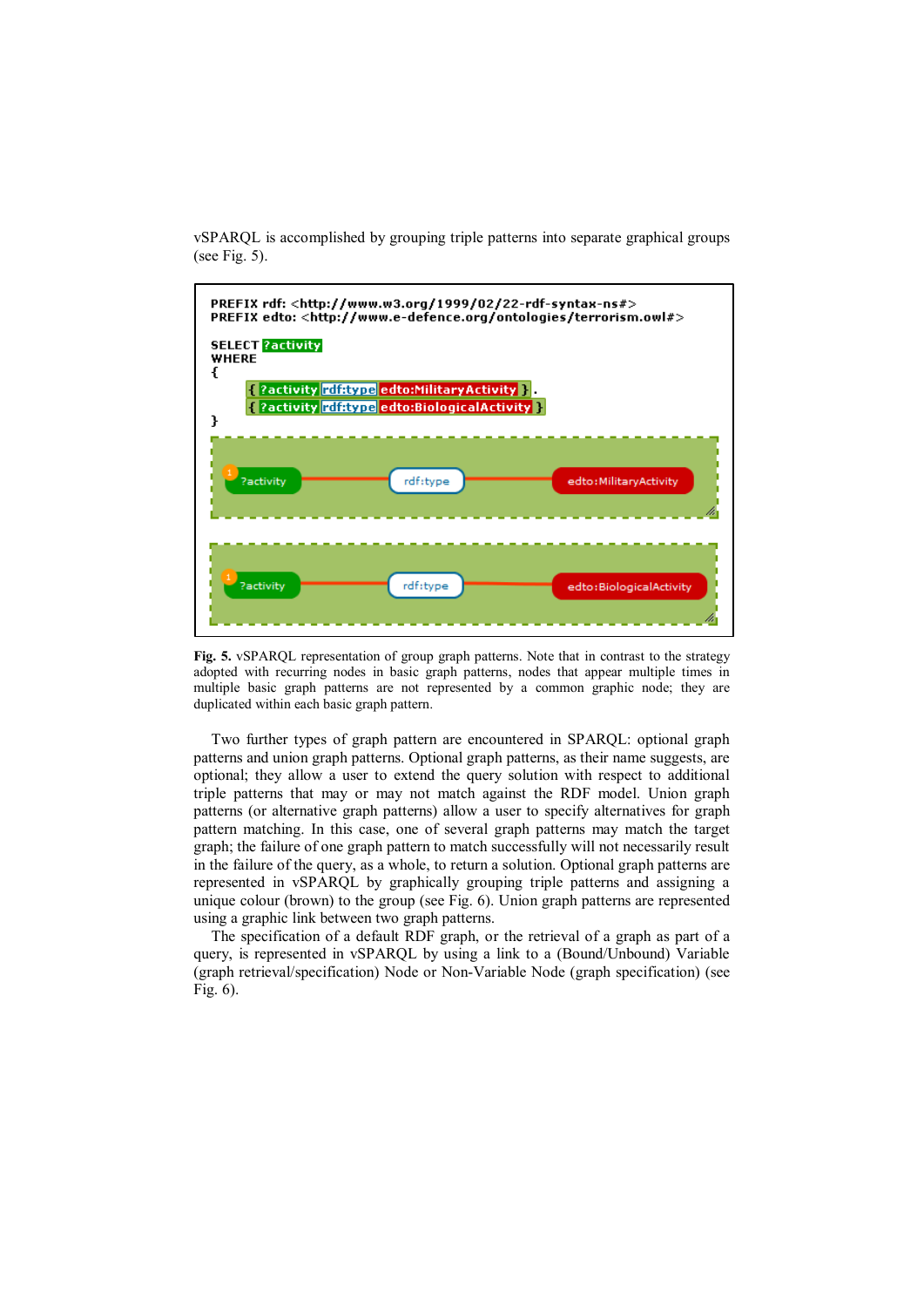

<span id="page-6-0"></span>**Fig. 6.** vSPARQL representation of union graph patterns.

#### **3.5 Solution Sequence Ordering**

In SPARQL, the ORDER BY clause establishes the order of a solution sequence, i.e. the order in which the elements of the query resultset are returned. A direction indicator (either Ascending or Descending) specifies whether the query resultset should be ordered in an ascending or descending sequence with respect to the relevant ordering variable. In vSPARQL, solution sequencing is realized by the use of an arrow icon within a (Bound/Unbound) Variable Node (see [Fig. 7\)](#page-6-1). The arrow icon uses a numeric value to indicate the order in which variables will be evaluated with respect to the ORDER BY clause; the direction of the arrow specifies the order direction, Ascending (up) or Descending (down).



<span id="page-6-1"></span>**Fig. 7.** vSPARQL representation of the SPARQL ORDER BY clause.

### **3.6 Filtering**

SPARQL filtering is used to restrict the resultsets returned by a query using a variety of expressions, e.g. SPARQL operators, SPARQL functions and XPath casting functions [1]. The visual representation of a filter expression is based on the addition of "Filter Field Boxes" beneath (Bound/Unbound) Variable Nodes (see [Fig.](#page-7-0)  [8\)](#page-7-0). Because of the complexity of some SPARQL filters expressions, it is not always practical to display all the terms of the filter expression in the Filter Field Box. Instead, the Filter Field Box displays a short summary of the filter expression which is subsequently expanded in the NITELIGHT tool using a tooltip display mechanism.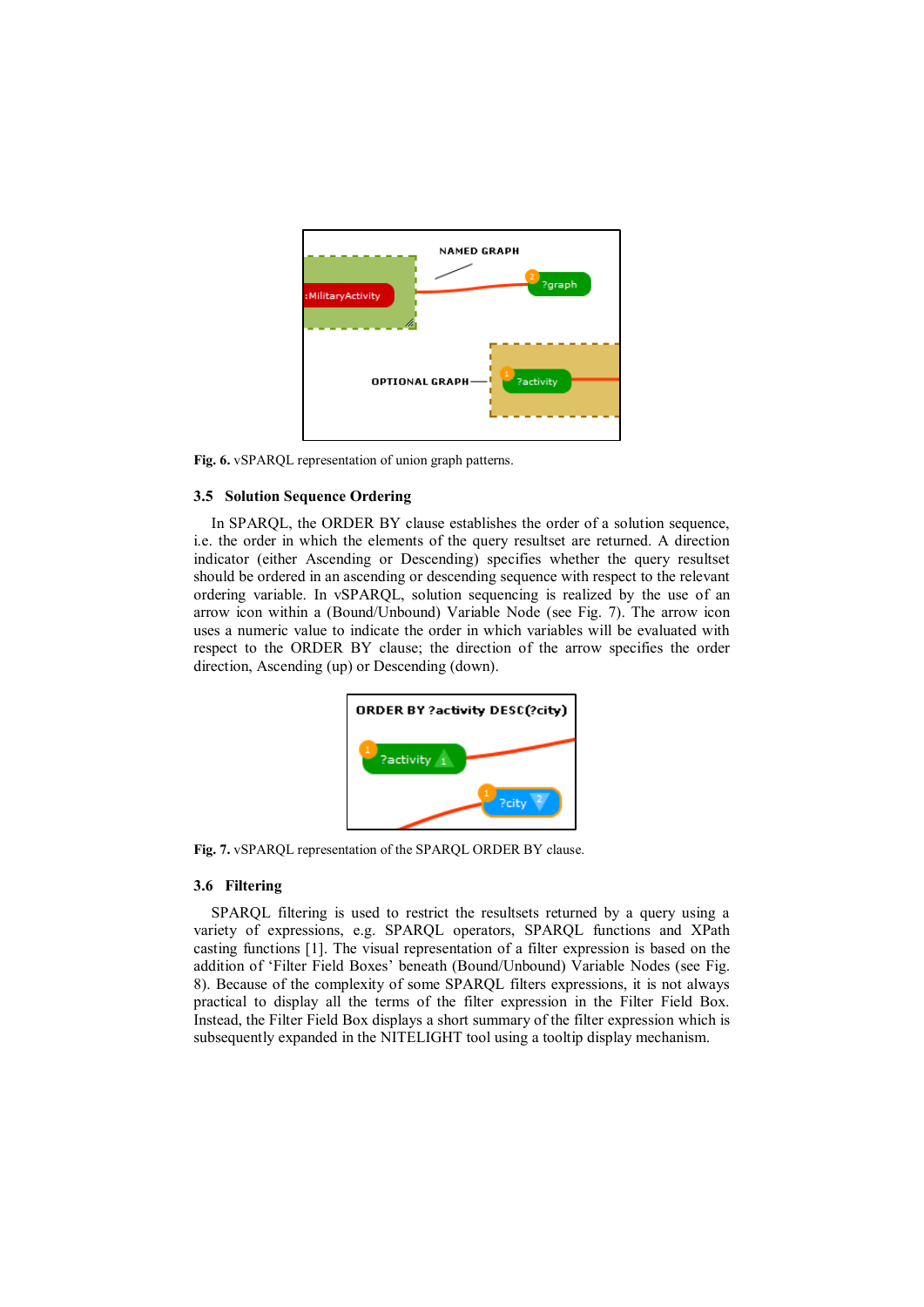

<span id="page-7-0"></span>Fig. 8. vSPARQL representation of a SPARQL query that includes a filter on the ?date query variable.

## **3.7 SPARQL CONSTRUCT Queries**

SPARQL has a number of query forms, namely SELECT, CONSTRUCT, ASK and DESCRIBE [1]. All the examples we have encountered so far are of the SELECT query form variety. CONSTRUCT queries are different from SELECT queries because they define both a set of triple patterns to match against the RDF graph, as well as a template for RDF graph construction. The RDF graph generated as a result of query execution is formed by taking the values of variable bindings associated with the triple patterns (in the WHERE clause) and substituting these into the RDF graph template (see [1] for more details).



<span id="page-7-1"></span>**Fig. 9.** vSPARQL representation of the SPARQL CONSTRUCT query form.

In vSPARQL, when a CONSTRUCT query is created, the graph pattern that comprises the graph template is highlighted using a colored box (blue in [Fig. 9\)](#page-7-1). This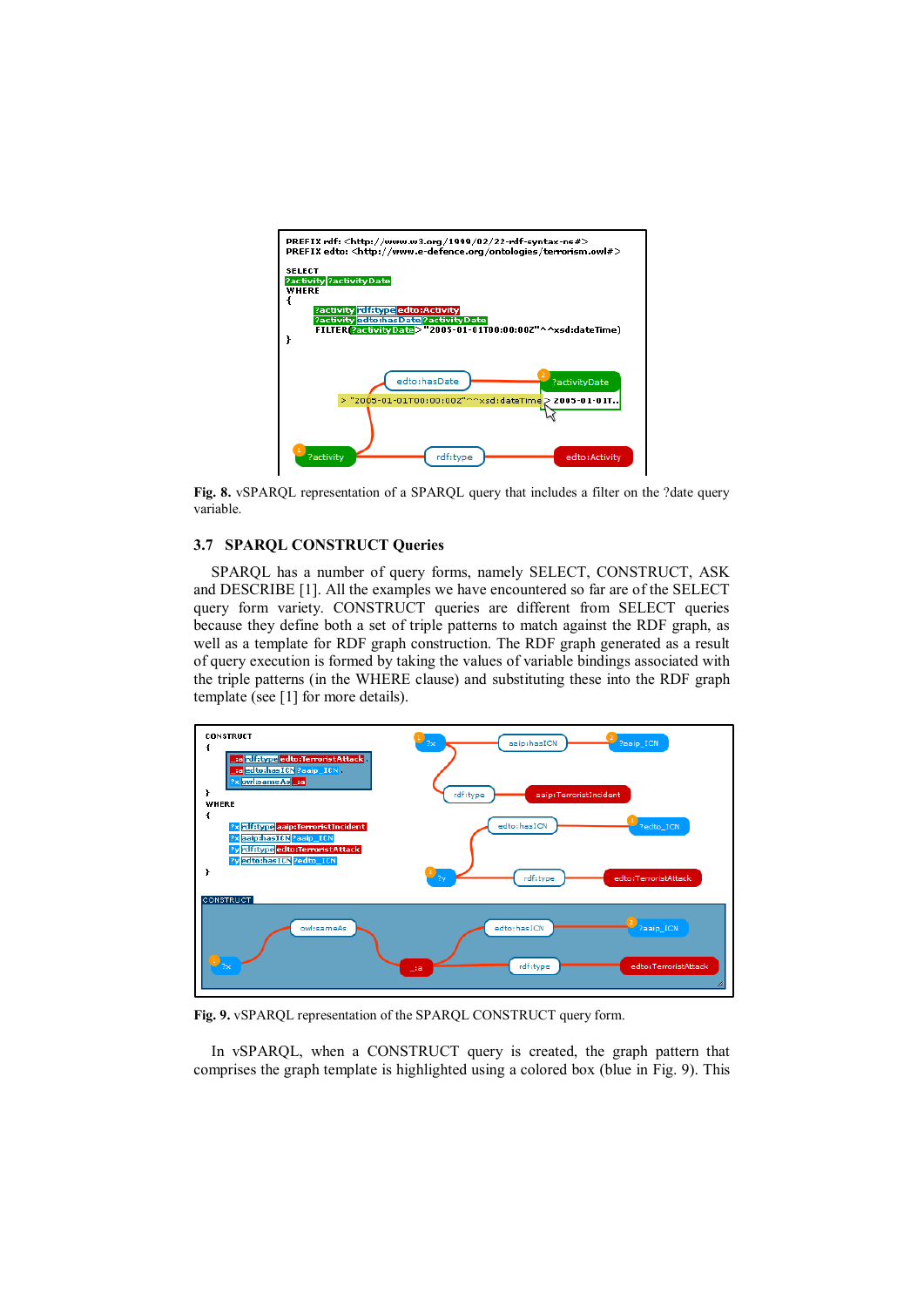distinguishes the graph template from graph patterns specified as part of the WHERE clause [\(Fig. 9\)](#page-7-1).

### **3.8 Other SPARQL Features**

There are some features of the SPARQL specification that do not easily lend themselves to a visual representation. These features are supported in the NITELIGHT tool, but they are not part of the vSPARQL specification. They include, ASK and DESCRIBE query forms, as well as DISTINCT, LIMIT and OFFSET solution modifiers.

# **4 NITELIGHT Tool**

The NITELIGHT tool is a Web-based application written entirely in JavaScript. The main user interface (see [Fig. 10\)](#page-8-0) has five elements, each of which works together to provide a visually compelling environment for graphical query formulation. The main user interface components are briefly described in subsequent sections.



**Fig. 10.** The NITELIGHT tool main user interface.

#### <span id="page-8-0"></span>**4.1 Query Design Canvas**

The Query Design Canvas (see [Fig. 11\)](#page-9-0) is the center-piece of the NITELIGHT tool. It provides a canvas for the graphical rendering of SPARQL queries using the graphical constructs of the vSPARQL language. Many of the vSPARQL constructs, once rendered on the Query Design Canvas, are selectable objects that can be edited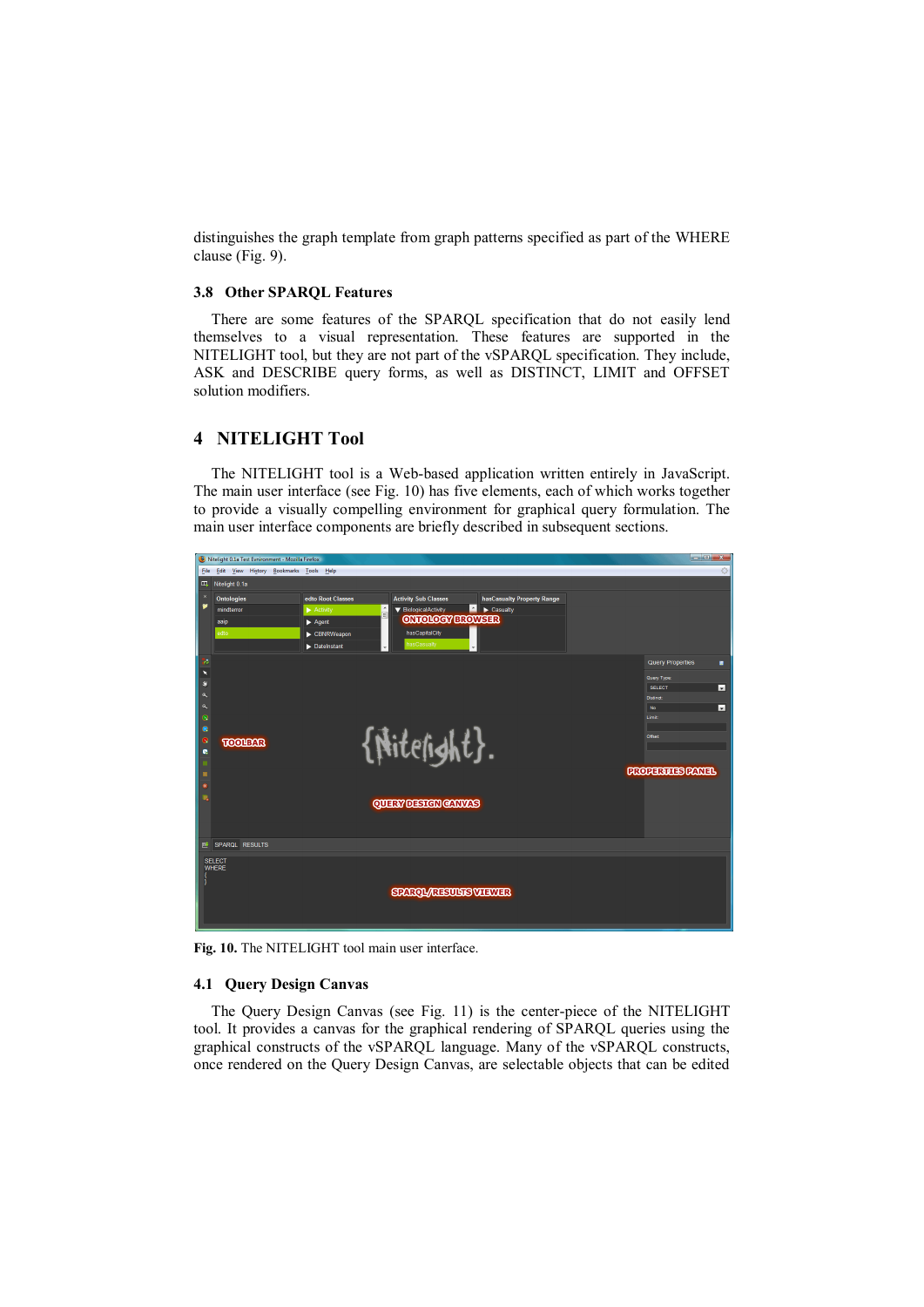using either the Quick Toolbar or a context menu. Both the Quick Toolbar and the context menu allow users to define filtering, ordering and grouping information for the selected object. The design canvas itself can be zoomed and panned to view the entire query at different levels of visuo-spatial resolution.



**Fig. 11.** NITELIGHT Query Design Canvas.

### <span id="page-9-0"></span>**4.2 Ontology Browser**

To facilitate the process of query formulation, and to provide users with a starting point for query specification, the NITELIGHT tool includes an Ontology Browser component (se[e Fig. 12\)](#page-9-1). The first column of the Ontology Browser is a persistent list of currently loaded ontologies (the "Ontologies" column in [Fig. 12\)](#page-9-1). New ontologies can be loaded into the browser, and the selection of one of the loaded ontologies will result in the enumeration of top-level classes (root classes) in the second column of the Ontology Browser ("edto Root Classes" in [Fig. 12\)](#page-9-1). Selecting a class from this column causes an adjacent column to appear to the right of the root classes column. This new column contains the subclasses of the currently selected root class. This pattern of subclass enumeration is repeated as the user progressively selects classes from the right-most column.



<span id="page-9-1"></span>**Fig. 12.** The NITELIGHT Ontology Browser, showing a path through the EDTO ontology to the 'City' class.

In addition, to enabling users to navigate the class hierarchy associated with the ontology, the Ontology Browser also provides access to information about the properties associated with each class in the ontology. In this case, the user can expand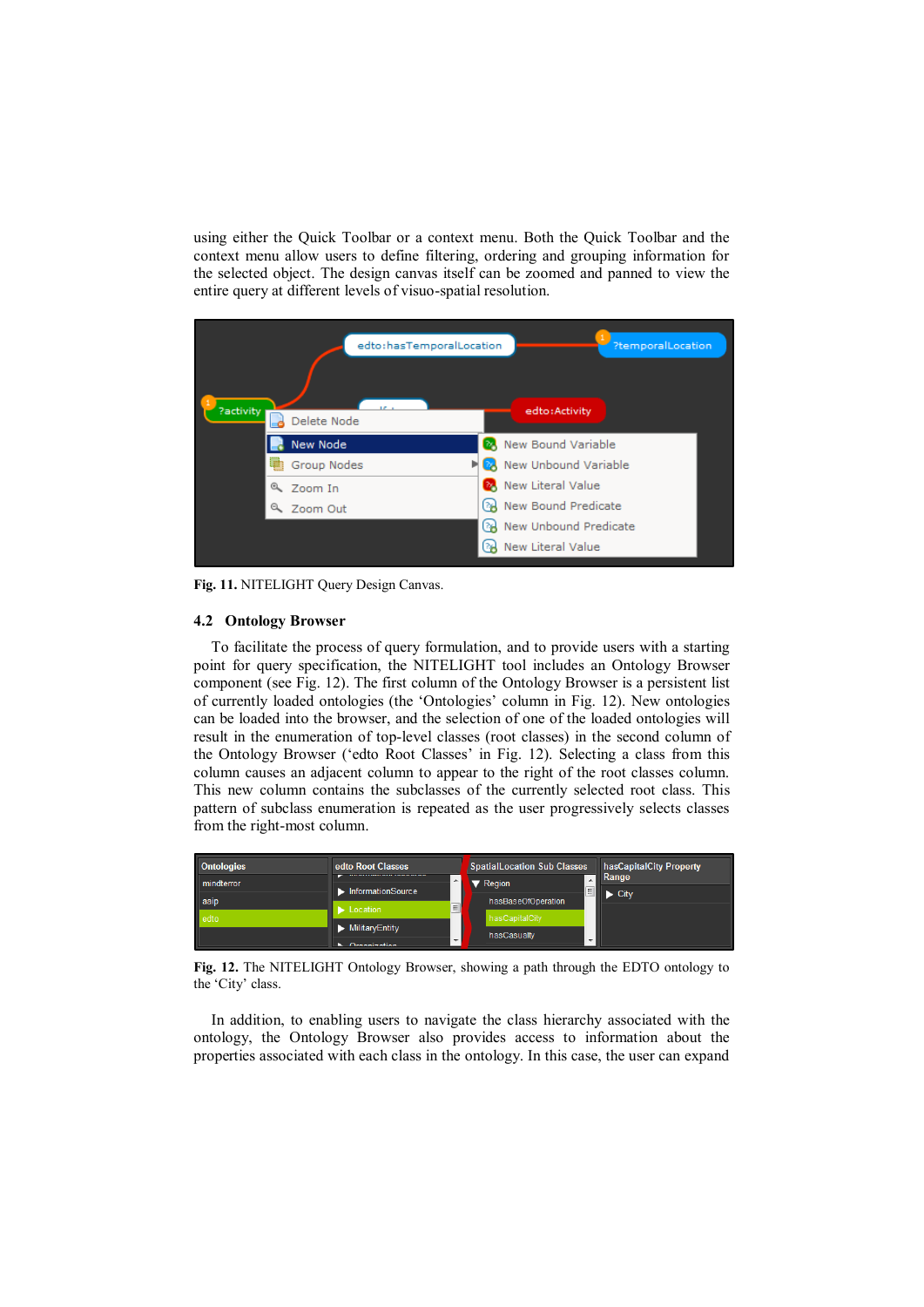a class node in the Ontology Browser to view a list of properties associated with the class.

The Ontology Browser enables a user to drag and drop classes (and properties) onto the Query Design Canvas. A new node can be created by dragging a class item from the Ontology Browser onto the canvas; a new link can be created by dragging a property from the Ontology Browser and attaching it to a node that is already located on the canvas.

# **4.3 Quick Toolbar**

The Quick Toolbar provides access to commonly used tools for manipulating the Query Design Canvas and its graphical query contents. Example tools include pan and zoom buttons, grouping functions and node editing utilities.

#### **4.4 Properties Inspector Panel**

The Properties Inspector Panel allows the user to view and edit the properties associated with a selected vSPARQL object. Common properties include node type, node value, order value etc. However, the exact properties that are displayed in the Properties Inspector Panel ultimately depends on the type of vSPARQL object that is selected.

When no node is selected, the Properties Inspector Panel displays a general set of properties [\(Fig. 10\)](#page-8-0) that allows the user to change the type of query (SELECT, CONSTRUCT, ASK, DESCRIBE) and to specify the value of solution sequence modifiers (e.g. DISTINCT, OFFSET, LIMIT, etc.)

#### **4.5 SPARQL Syntax Viewer/Query Results Viewer**

The SPARQL Syntax Viewer provides a text-based view of the SPARQL query being edited in the NITELIGHT tool. At the present time, the SPARQL Syntax Viewer is read-only, i.e. the user cannot edit the SPARQL syntax directly. Any changes to the SPARQL query must therefore be implemented via the NITELIGHT tool interface. Future work could explore the possibility of bi-directional translation capabilities in which the user would be permitted to modify the graphical representation of a SPARQL query by interacting directly with the SPARQL Syntax Viewer.

The SPARQL Syntax Viewer can also be used as a Query Results Viewer to display the results of query execution [\(Fig. 13\)](#page-11-0)<sup>1</sup>. The functionality of the Results Viewer is limited to displaying the raw output of the query processor (e.g. SPARQL Query Results XML Format<sup>2</sup>). NITELIGHT, however, is easily extensible and the outputs of query execution could be easily co-opted into applications supporting more sophisticated forms of information visualization, e.g. the display of geo-located events on a Google maps display.

 $\overline{a}$ 

<sup>1</sup> vSPARQL queries can be executed in NITELIGHT using a user-selected SPARQL endpoint.

<sup>2</sup> http://www.w3.org/TR/rdf-sparql-XMLres/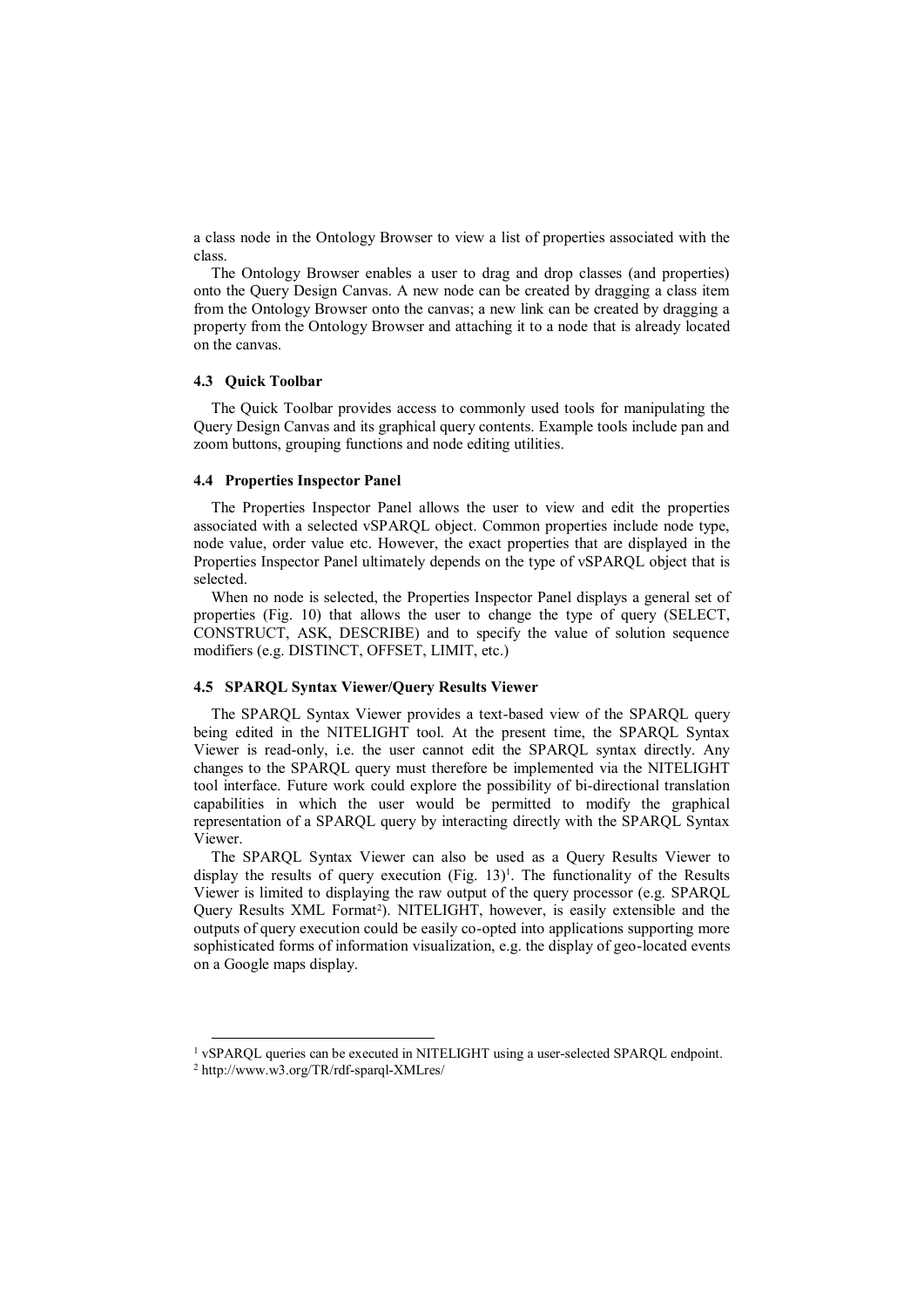

<span id="page-11-0"></span>**Fig. 13.** Query results displayed in the NITELIGHT Query Results Viewer.

# **5 Additional Application Areas**

Thus far, we have described the functionality of the NITELIGHT tool with respect to one particular application area, namely the use of the tool to design semantic queries that retrieve information from a back-end repository. This is clearly the most common use of query languages, semantic or otherwise. There are, however, a number of additional application areas that we are exploring as part of our current and future work. In subsequent sections we focus on just two of these application areas: the use of NITELIGHT to create, edit and visualize domain-specific rules, and the use of the NITELIGHT tool to facilitate the development of information integration and interoperability solutions.

#### **5.1 Rule Creation**

The fact that SPARQL supports a number of query forms (i.e. SELECT, CONSTRUCT, ASK, DESCRIBE) means that the functional application of NITELIGHT is not necessarily limited to information retrieval; it can also be used to create "queries" that contingently modify and extend (perhaps multiple) knowledge bases according to the presence of information detected from one or more information sources (sources that may, of course, also subtend multiple nodes of a distributed information network). This use of the tool (to create SPARQL queries that contingently assert new information) is consistent with its use as a rule editor. In such cases, we argue, the tool is being used to capture (and represent) knowledge-rich contingencies that could be modeled using either rules or SPARQL CONSTRUCT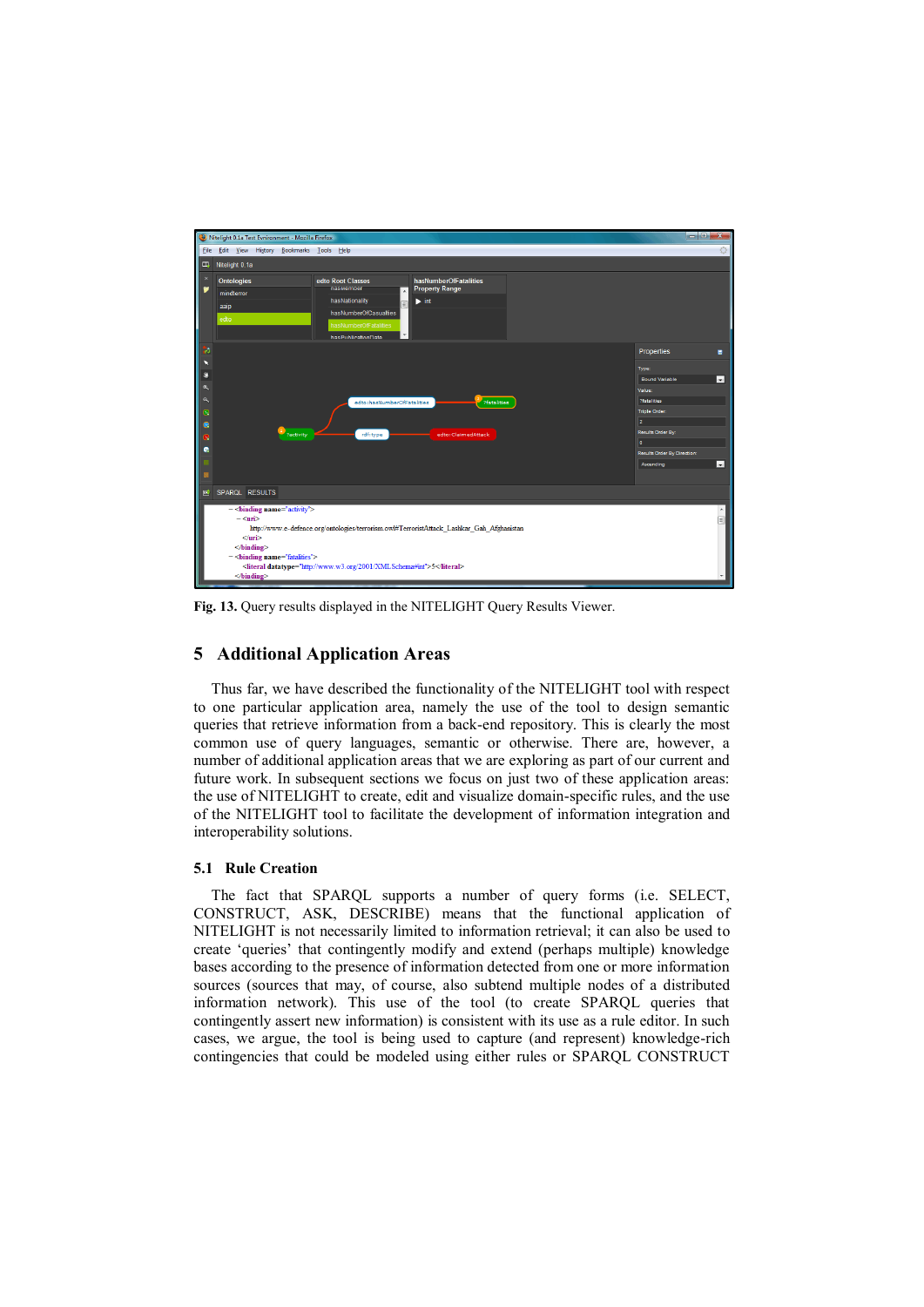queries. Consider, for example, one inference that can be made in the context of the EDTO ontology (see [Fig. 14\)](#page-12-0). In this case, we are using the Semantic Web Rules Language (SWRL) [4, 5] to represent the implied involvement of a terrorist organization in a particular terrorist attack based on the organizational affiliation of individuals responsible for the attack. This contingency can also be expressed in SPARQL using the CONSTRUCT query form (see [Fig. 15\)](#page-12-1) and, as such, it can be created, edited and visualized using the NITELIGHT tool.

```
TerroristAttack(?x) ^
isPerformedBy(?x, ?y) ^
isMemberOf(?y, ?z) ^
TerroristOrganization(?z)
 → hasSuspectedResponsibilityFor(?z, ?x)
```
<span id="page-12-0"></span>**Fig. 14.** A SWRL rule representing a knowledge-rich contingency in the domain of terrorist incidents. The rule states that "If a terrorist attack is perpetrated by an individual who is a member of a known terrorist organization, then that organization is, in all likelihood, involved in the terrorist attack."

```
CONSTRUCT 
{ 
     ?z edto:hasSuspectedResponsibilityFor ?x 
}
WHERE
{
     ?x rdf:type edto:TerroristAttack .
      ?x edto:isPerformedBy ?y .
     ?y edto:isMemberOf ?z .
     ?z rdf:type edto:TerroristOrganization 
}
```
<span id="page-12-1"></span>**Fig. 15.** SPARQL CONSTRUCT query representing the relationship between the perpetrators of an attack, their membership of a terrorist organization and the (inferred) involvement of the organization in the attack.

#### **5.2 Information Integration and Interoperability**

One implication of the aforementioned ability to use NITELIGHT as a rule editor is that we can use the tool to represent the semantic mappings or ontology alignments between ostensibly disparate ontologies. In the case of the terrorist incident domain, for example, we see a number of differences in the way in which supposedly common domain-relevant conceptualizations are represented in ontologies (see [6] for one specific example).

One approach to representing semantic mappings between two ontologies, while simultaneously supporting bidirectional information exchange or transfer, is to use a SPARQL CONSTRUCT query [see 7]. Such a query effectively implements an information exchange or information transfer solution that is grounded in ontology alignments that may have been derived using manual and/or automatic methods. A CONSTRUCT query that represents the mapping between the EDTO ontology and a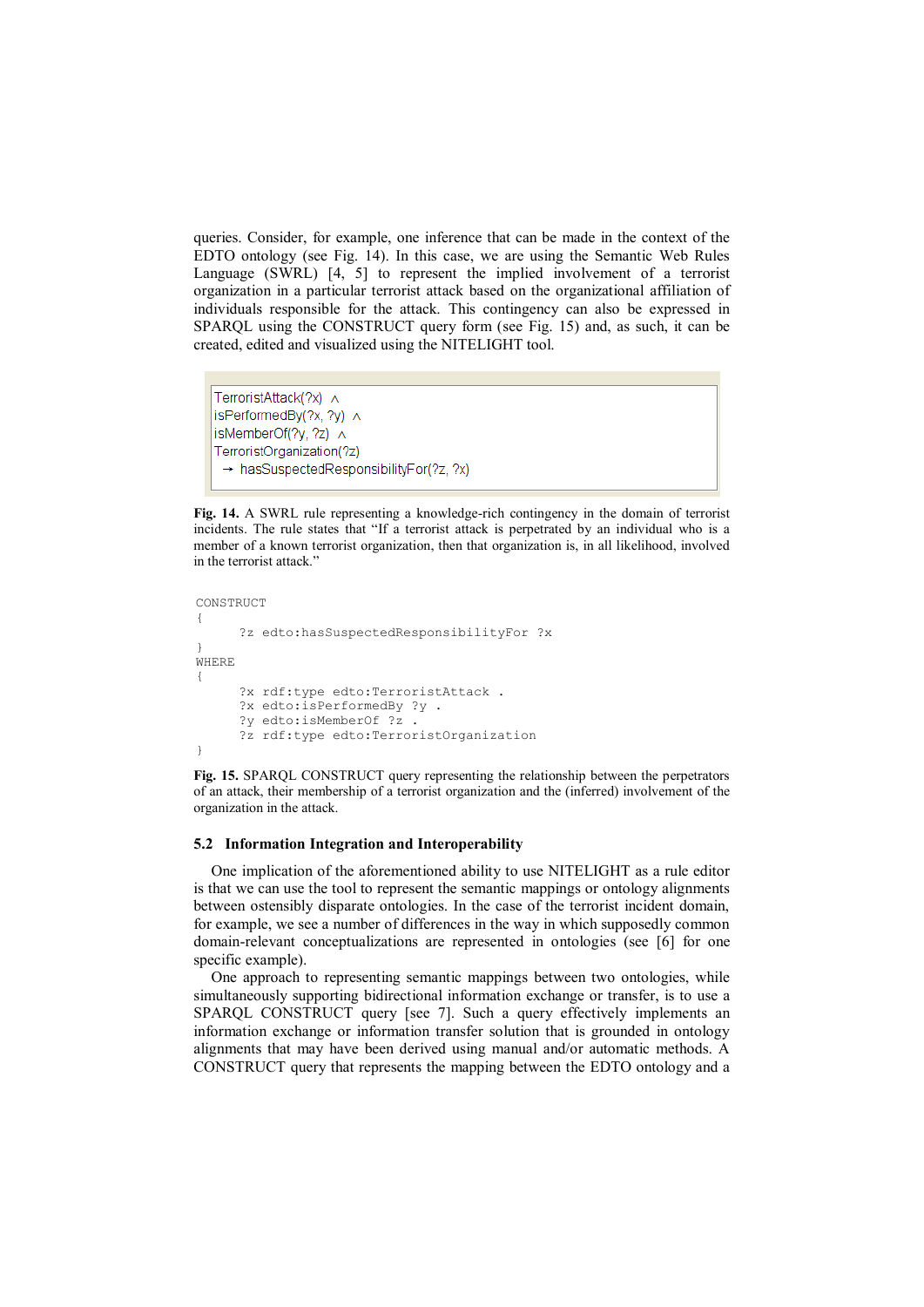comparison ontology (called ITO), specifically with respect to the notion of a suicide bomb attack, is represented in [Fig. 16](#page-13-0) (see [6] for more information about this specific example). Based on this example, one could clearly imagine the future use of NITELIGHT as a tool for expressing ontology alignment information and effecting information exchange/transfer solutions via the execution of SPARQL CONSTRUCT queries.

```
PREFIX edto: <http://www.e-defence.org/ontologies/terrorism.owl#>
PREFIX ito: <http://www.ito.org/terrorism.owl#>
PREFIX rdf: <http://www.w3.org/1999/02/22-rdf-syntax-ns#>
PREFIX rdfs: <http://www.w3.org/2000/01/rdf-schema#>
PREFIX owl: <http://www.w3.org/2002/07/owl#>
PREFIX xsd: <http://www.w3.org/2001/XMLSchema#>
CONSTRUCT 
{ 
      _:t rdf:type edto:TerroristAttack .
       _:t edto:isSuicideAttack xsd:true .
      _:d ref:type edto:ExplosiveDevice .
       _:t edto:uses edto _:d
}
WHERE
{
       ?x rdf:type ito:TerroristIncident .
       ?x ito:hasType ito:Bombing .
       ?x ito:involvesWeapon ito:Explosive .
       ?x ito:hasVictim ?victim .
       ?victim ito:isFatality xsd:true .
       ?victim rdf:type ito:Terrorist .
       ?x ito:perpetratedBy ?victim 
}
```
<span id="page-13-0"></span>**Fig. 16.** SPARQL CONSTRUCT query implementing an information exchange solution for EDTO and ITO ontologies. Note that the query creates a new edto:TerroristAttack instance rather than an edto:SuicideBombAttack. This is because, in EDTO, all terrorist attacks are instantiated from the edto:TerroristAttack class. The actual task of computing the type of OWL individuals in the ontology is delegated to a subsumption reasoner.

#### **6 Usability and User Evaluation**

We have not, at the present time, evaluated the tool with respect to particular user groups (details of our proposed user evaluation studies are presented in [8]). As stated at the outset of the paper, the complexity of the representational formalisms used for graphical query construction largely precludes the use of the tool by novice users, i.e. those unfamiliar with semantic query languages. We suspect the tool may be useful to users who are in the process of acquiring SPARQL expertise, but we have not evaluated this claim in the context of controlled empirical studies. The tool has, in general, been favorably received by end users; however, controlled empirical analyses are required to fully evaluate the tool with respect to task performance and user satisfaction criteria (see [8]).

## **7 Related Work**

There have been a number of attempts to support graphical modes of query formulation in the context of the Semantic Web. Notable examples include OntoVQL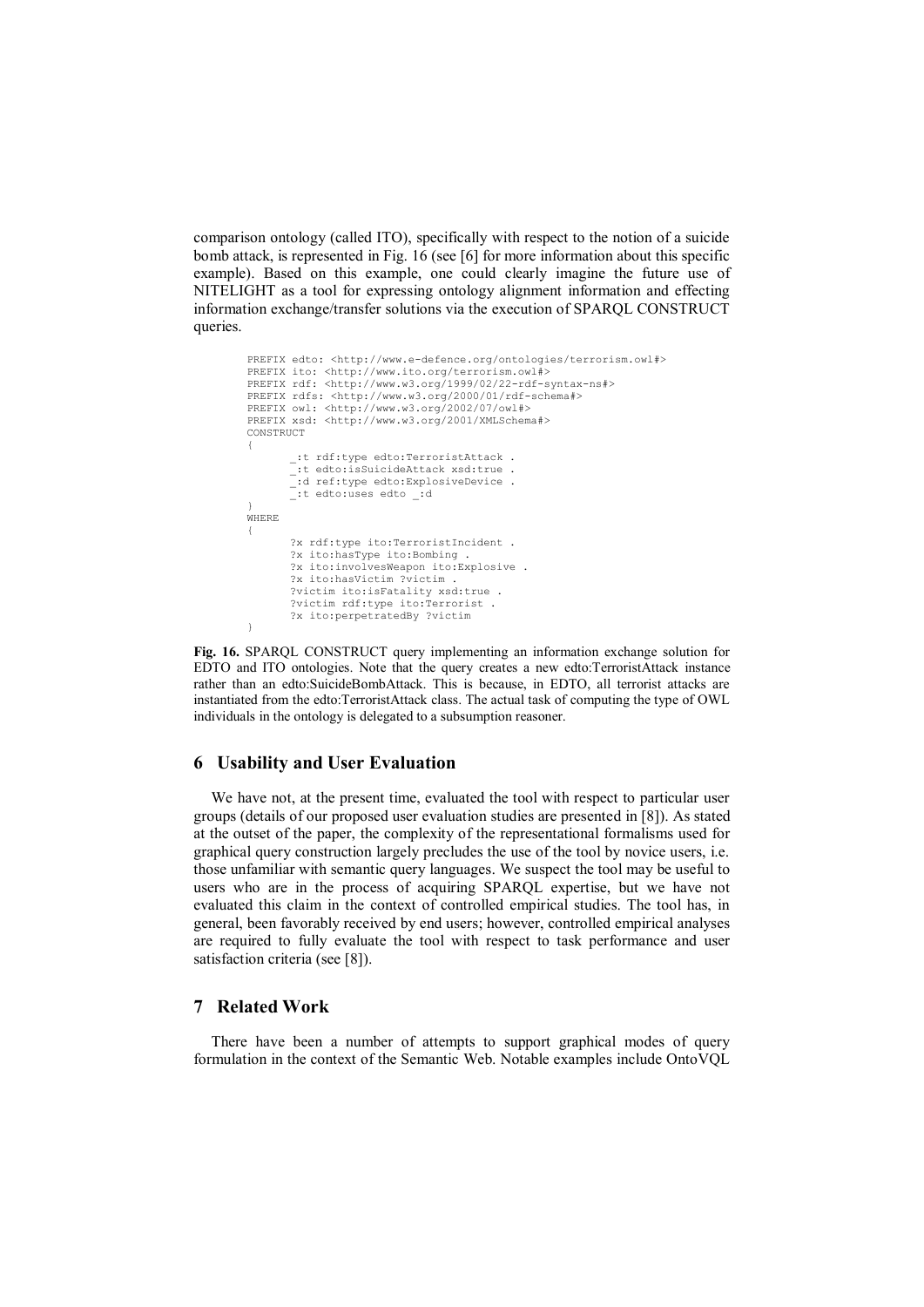[9], SEWASIE [10], SPARQLViz [11], and iSPARQL [12]. One tool that has similar functionality to NITELIGHT is the visual query builder associated with the iSPARQL framework [12]. The iSPARQL Visual Query Builder supports the user with respect to the specification of all SPARQL query result forms (i.e. SELECT, CONSTRUCT, etc.). It also supports the creation of optional graph patterns as well as UNION combinations of graph patterns in a manner similar to that described for vSPARQL. Despite these similarities, a number of differences exist between the iSPARQL Visual Query Builder and NITELIGHT tool. These include the following:

- **Ontology Browsing.** The iSPARQL tool relies on a Treeview component that groups ontology elements into "Concepts" and "Properties". This differs from NITELIGHT, which provides access to concepts and properties using a column-based ontology browser. NITELIGHT also highlights the domain and range of properties in the ontology browser; iSPARQL simply displays the property name. In general, the NITELIGHT ontology browser provides more information about the loaded ontologies than iSPARQL<sup>3</sup>.
- **Graphical Formalisms.** A number of differences exist in the graphical formalisms used to represent query elements. NITELIGHT, for example, uses different formalisms to represent literal and variable nodes.
- **Interactive Query Construction.** NITELIGHT updates the textual representation of a query in an interactive fashion; every change to the graphical representation of the query is associated with a corresponding change to the textual representation.
- **Look and Feel.** NITELIGHT uses Cascading Style Sheets (CSS) to style all components. As such, its look and feel can be easily modified to meet specific design requirements.

The relative significance of these differences in terms of usability criteria and user evaluation outcomes is clearly an important focus area for further research (see [8]).

# **7 Conclusion**

 $\overline{a}$ 

This paper has presented a graphical editing environment for the construction of semantic queries based on the W3C SPARQL language specification. The tool, called NITELIGHT, is primarily intended for use by those with previous experience of SPARQL (although it could also potentially serve as a support tool for novice users who aim to acquire SPARQL expertise). NITELIGHT is a type of VQS that specifically supports an existing text-based query language; namely SPARQL. In contrast to the recommendations of some commentators [13] we do not propose to develop a simplified query language for end-users; rather we aim to support end-users with respect to the creation of complex queries using supportive user interfaces and user interaction mechanisms. Our tool is one of growing number of VQSs that are being developed to support information retrieval in the context of the Semantic Web.

<sup>&</sup>lt;sup>3</sup> This is potentially significant because, in our experience, understanding the structure of the target ontology, as well as the intended meaning of target ontology elements, is often the hardest part of the query formulation process.